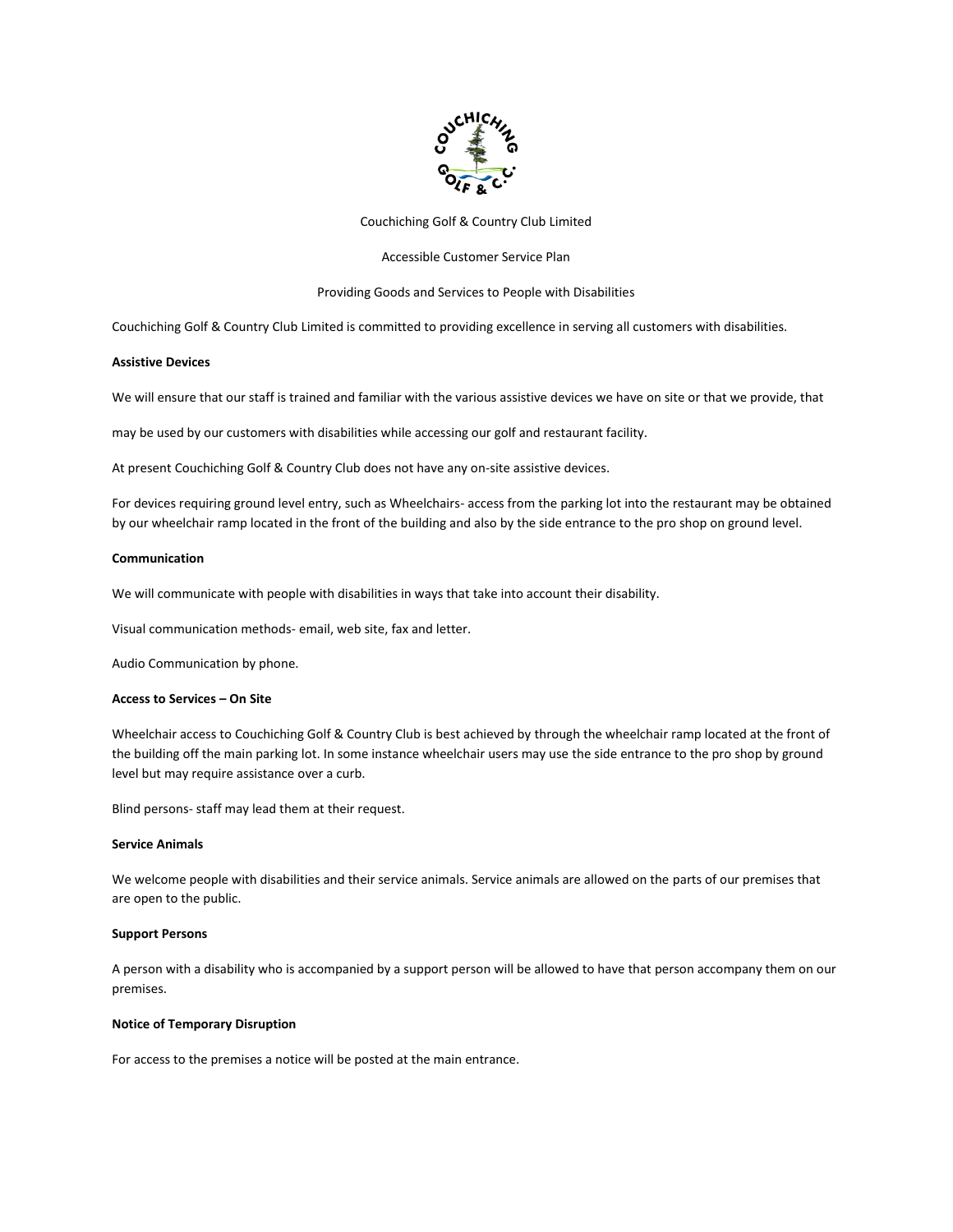For disruption to on-line service, a phone call or email will be sent to any person known to be expecting to access our services during the time of interruption if possible.

For sudden unexpected disruption notice may not be possible.

### **Training**

Couchiching Golf & Country Club Limited of Orillia will provide training to employees who deal with the other third parties our behalf.

#### **Customer Service Personnel & Management**

#### **This training will be provided within 3 months of hire**

Training will include:

An overview of the Accessibilty for Ontarians with Disabilities Act, 2005 and the requirements of the customer service standard.

The act focuses on the following points:

- **1. The goods or services of this company must be provided in a manner that respects the dignity and independence of persons with disabilities.**
- **2. The provision of goods or services to persons with disabilities and others must be integrated unless an alternative measure is necessary, whether it be temporary, or a permanent basis, to enable a person with a disability to obtain, use or benefit from to obtain our goods and services.**
- **3. Persons with disabilities must be given an opportunity equal to that given to others to obtain, use and benefit from the goods or services.**

Our policy is to treat them as customers and clients who as valued and as deserving of effective and full service as any other customer. We do not treat people with disabilities as an afterthought or force them to accept lesser service, quality or convenience. However our service and accommodation level can only be as good as our resources allow. Many accommodations involving persons with disabilities will need to be crafted to suit the individuals particular situation. Assumptions should not be made as to what their needs will be. This information should come from the individual.

### **What does the principle of integration mean ?**

Integrated services are those that allow people with disabilities to fully benefit from the same services, in the same place and in the same or similar way as other customers. Integration means that policies, practices and procedures are designed to be accessible to everyone including people with disabilities.

Sometimes integration does not serve the needs of all people with disabilities. In these cases it is necessary to use alternate measures to provide goods and services.

# **What must I do when communicating ?**

Customer Service Standard

## **3.(4) When communicating with a person with a disability, a provider shall do so in a manner that takes into account the person's disability.**

\*Communication is a process of providing, sending, receiving and understanding information. This section of the regulation is specific requirement to communicate with an individual with a disability in a way that takes into account. This means that you must consider how the disability affects the person expresses, receives or processes communications. The goal is to communicate in an effective way.

\* Taking someone's disability into account requires you to take that particular individuals needs and circumstances into consideration.

Do not make assumptions on his or her disability.

 How to interact with people with disabilities who use an assistive device or require the assistance of a service animal or a support person.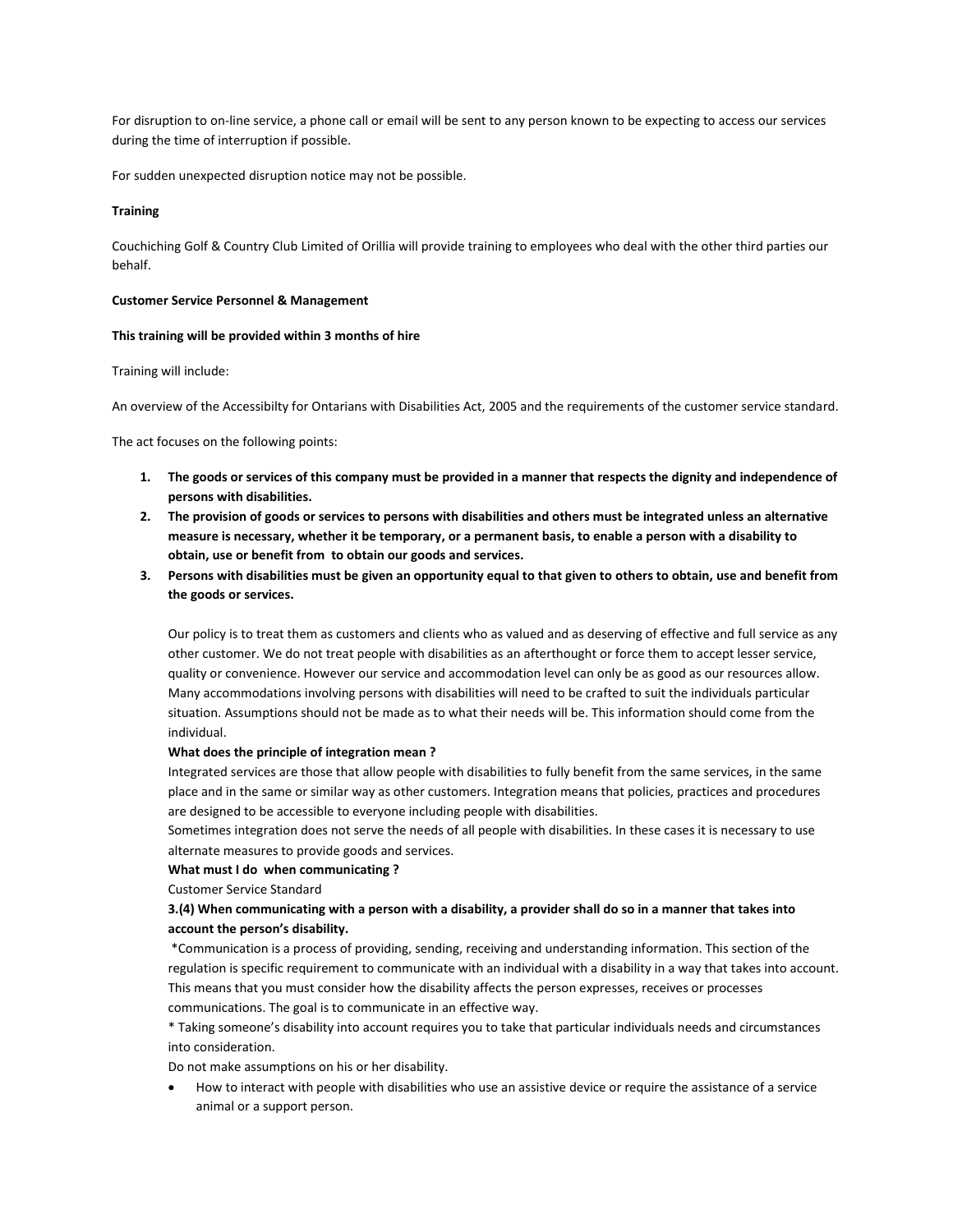- Ask the individual if there is any information or special setups or assistance required for them to use their devices. Make them aware of what our capabilities are. Work with them to find the most satisfactory process, given the limitations of what we are able to provide.
- Be familiar with what is available to allow communication or interaction.
- If a person is having difficulty in accessing Couchiching Golf & Country Club of Orillia's goods and services, let them know what is available and ask if there is a better method that we can provide, such as reading information to them or changing the size of the font on a document or restaurant menu.
- Couchiching Golf will keep records of staff training, that includes dates training was provided and the number of employees who attended the training.

## **Feedback Process**

Customers who wish to provide feedback on the way Couchiching Golf & Country Club of Orillia, provides goods and services, to people with disabilities can contact us by email at [couchichinggolf@rogers.com](mailto:couchichinggolf@rogers.com), verbally in person, or by phone at 705-326-2861, letter and or fax at 705-326-6765.

All feedback including complaints, will be directed to the General Manager. A complaint will be reviewed or investigated as needed by staff and a response will be given normally within three business days.

## **Modifications to this or other Policies**

Any policy of Couchiching Golf & Country Club, that does not respect and promote the dignity and independence of people with disabilities, will be removed or modified.

## **Supplemental Information for Staff**

**ASSISTIVE DEVICE:** An assistive device is any piece of equipment a person with a disability uses to help them with daily living. Some examples include: a wheelchair, screen reader, listening device or crane.

**DISABILITY :** The term disability as defined by the Accessibility For Ontarians Act, 2005, and The Ontario Human Rights Code refers to

Any degree of physical disability, infirmity, malformation or disfigurement that is caused by bodily injury, birth defect or illness, and without limiting the generality of the foregoing, includes diabetes, epilepsy, a brain injury, any degree of paralysis, amputation, lack of physical co-ordination, blindness or visual impediment, deafness or hearing impediment, muteness or speech impairment, or physical reliance on a guide dog or other animal or on a wheelchair or other remedial appliance or device.

A condition of mental impairment or a developmental disability;

A learning disability, or disfunction in one or more of the processes involved in the understanding or using symbols or spoken language;

## A mental disorder or

An injury or disability for which benefits were claimed or received under the insurance plan established under the Workplace Safety and Insurance Act , 1997.

Guide Dog: is a highly trained working dog that has been trained at one of the Facilities listed in Ontario Regulation 58 under the Blind Person's Rights Act, to provide mobility, safety and increased independence for people who are blind.

Service Animal: as reflected in Ontario Regulation 429/07 an animal is a Service Animal for a person with a disability if:

It is readily apparent to the average person that the animal is used by the person for reasons relating to his or her disability; or